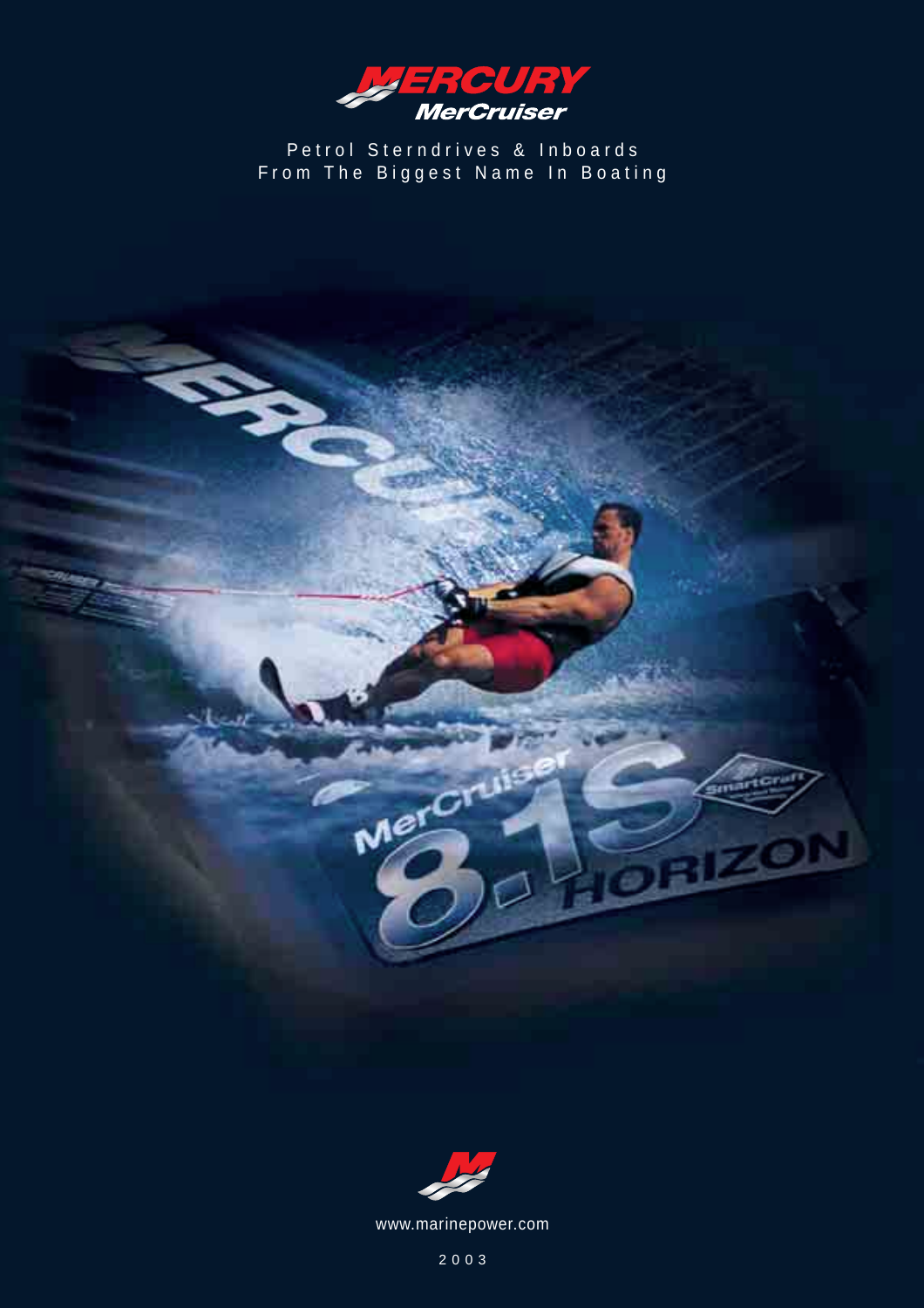

## *From The Biggest Name In Boating*

Three out of four sterndrives are produced by Mercury MerCruiser and well over 2.5 million customers are testimony to MerCruiser's supremacy in marine propulsion. With its extensive range of petrol sterndrives and inboards, MerCruiser continues to take the water by storm. This is big-power boating pleasure and reliability.

Whether your boating choice is a splendid family cruiser, hot sportsboat, serious fishing craft, spirited runabout or harddriven workboat – or if you want to take on and beat the rest in competition – MerCruiser will make it move, and how. MerCruiser Petrol engines start at 135HP and run through to 1,000HP of sheer exhilaration.



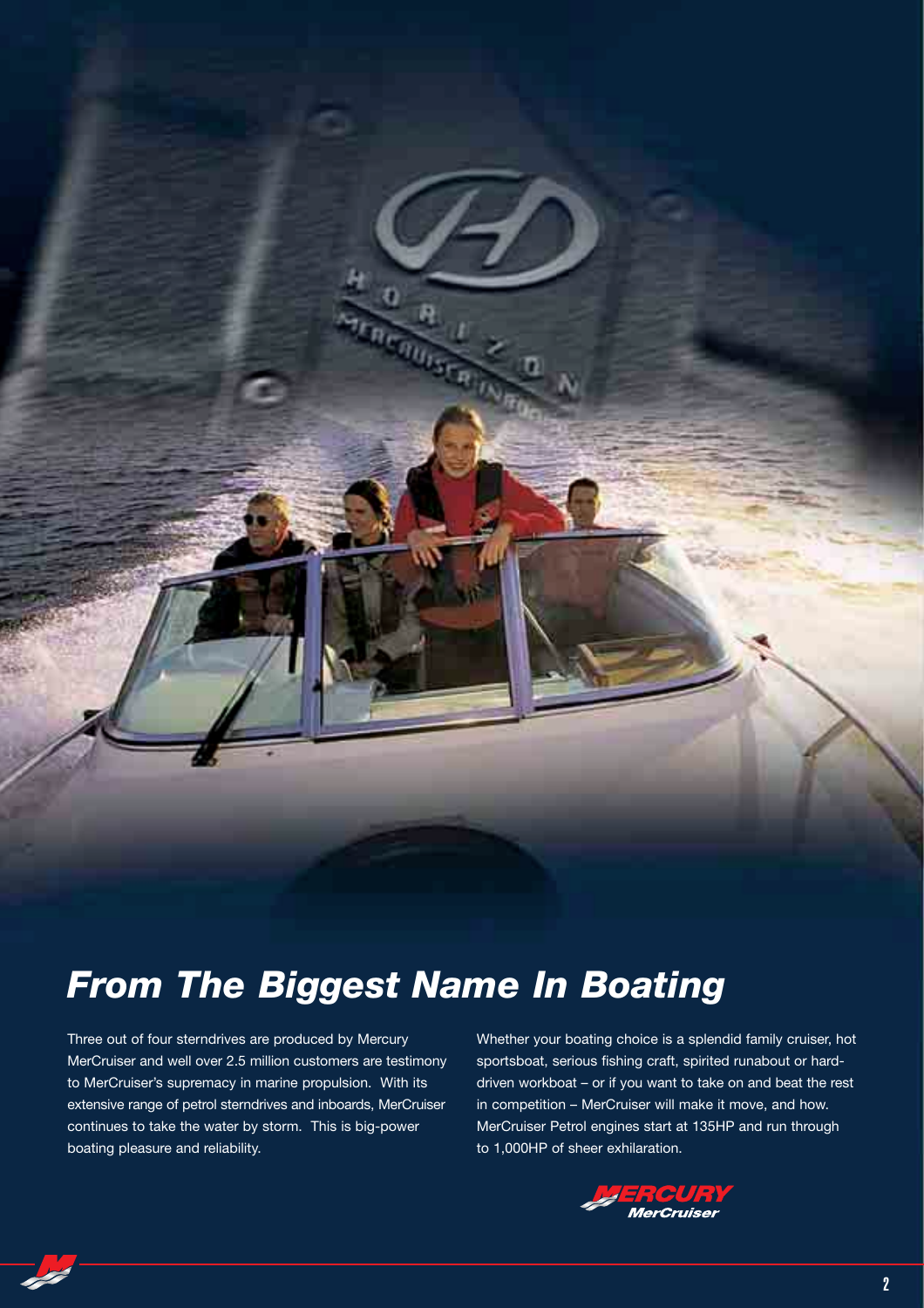### *Mercury MerCruiser provides the power. You can depend on it.*

| $4 - 5$<br><b>SmartCraft</b> |                                            |
|------------------------------|--------------------------------------------|
|                              | The most advanced control                  |
|                              | system in the marine world                 |
| $6 - 7$                      | <b>MPI Sterndrives</b>                     |
| <b>4.3 MPI</b>               |                                            |
| 5.0 MPI                      |                                            |
|                              | 350 Magnum MPI                             |
|                              | 350 Magnum MPI Horizon                     |
| <b>MX6.2 MPI</b>             |                                            |
|                              | MX6.2 MPI Horizon                          |
| 496 Magnum                   |                                            |
|                              | 496 Magnum HO                              |
| $8 - 9$                      | <b>Carburetor Sterndrives</b>              |
| 3.0L                         |                                            |
| 4.3L                         |                                            |
| 5.0L                         |                                            |
| 5.7L                         |                                            |
|                              |                                            |
| $10 - 11$                    | <b>Tow Sports &amp; Inboards</b>           |
|                              | Tow Sports 5.7L                            |
|                              | Tow Sports 350 Magnum MPI                  |
|                              | Tow Sports MX6.2 MPI                       |
| 5.7L                         |                                            |
|                              | 350 Magnum MPI                             |
|                              | 350 Magnum MPI Horizon                     |
| <b>MX6.2 MPI</b>             |                                            |
|                              | MX6.2 MPI Horizon                          |
| 8.1S Horizon                 |                                            |
| 8.1S HO                      |                                            |
| $12 - 13$                    | <b>Mercury Racing</b>                      |
| Scorpion 377                 |                                            |
| <b>HP500 EFI</b>             |                                            |
| <b>HP525 EFI</b>             |                                            |
| <b>HP575 SCi</b>             |                                            |
| <b>HP1050 SCi</b>            |                                            |
|                              |                                            |
| $14 - 15$                    | <b>Specifications &amp; Drives</b>         |
|                              | <b>Technical details</b>                   |
|                              | <b>Mercury MerCruiser drives</b>           |
|                              | <b>Cummins MerCruiser Diesel</b>           |
|                              |                                            |
| 16                           | <b>Quicksilver Parts &amp; Accessories</b> |
|                              | Oils & Lubricants                          |
|                              |                                            |

*Boating Accessories*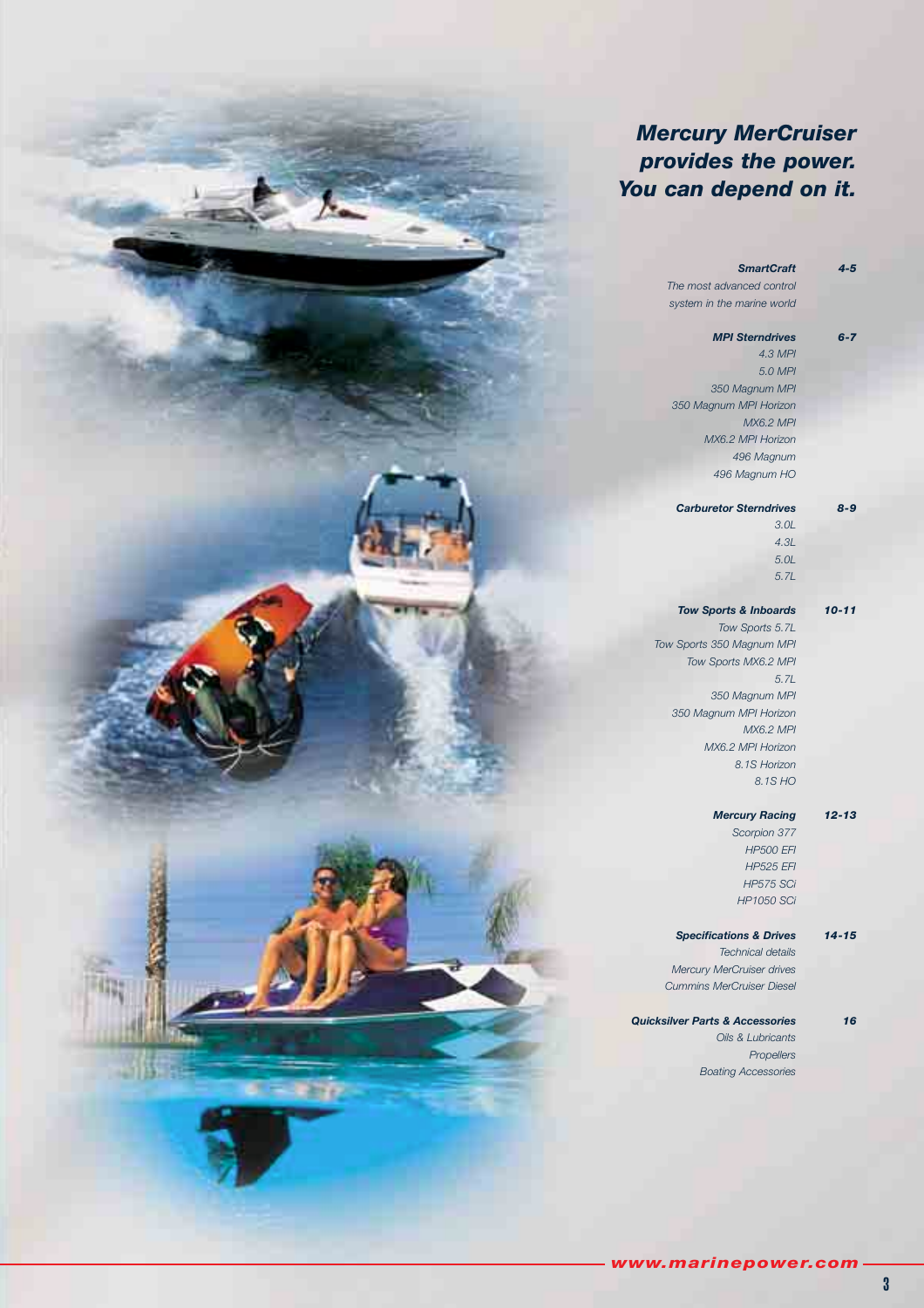

## *SmartCraft*

*Integrated Marine Technology*

Power, technology and information: SmartCraft brings them all together for you. It's a leading-edge brainchild of the information age, providing precise data on virtually all boat functions. If knowledge is power, then SmartCraft and your big block MerCruiser make you lord and master of your boat.

Any of the SmartCraft systems can be pre-rigged by MerCruiser at the factory or installed by your dealer. With a wide choice of displays and functions, you can design the most appropriate system for your style of boating. SmartCraft is nothing short of a revolution, letting you keep an eye on your boat's performance at all times.

#### *SMARTCRAFT*

- *Digital unit on the engine's Electronic Control Module (ECM) gathers data from sensors inside and outside the boat.*
- *SmartCraft analyses the data to give you precisely the information you need, displayed at the helm on state-of-the-art gauges and screens.*
- *Simply installed SC1000 System Tachometer and Speedo gauges combine the functions of as many as seven instruments into two. Easy-to-read SC5000 System View not only monitors vessel systems, it controls and maintains as well.*
- *Engine Guardian scouts for potential problems so you can take immediate action.*
- *SmartCraft is compatible with all engines built with the Mercury PCM 555 engine controller.*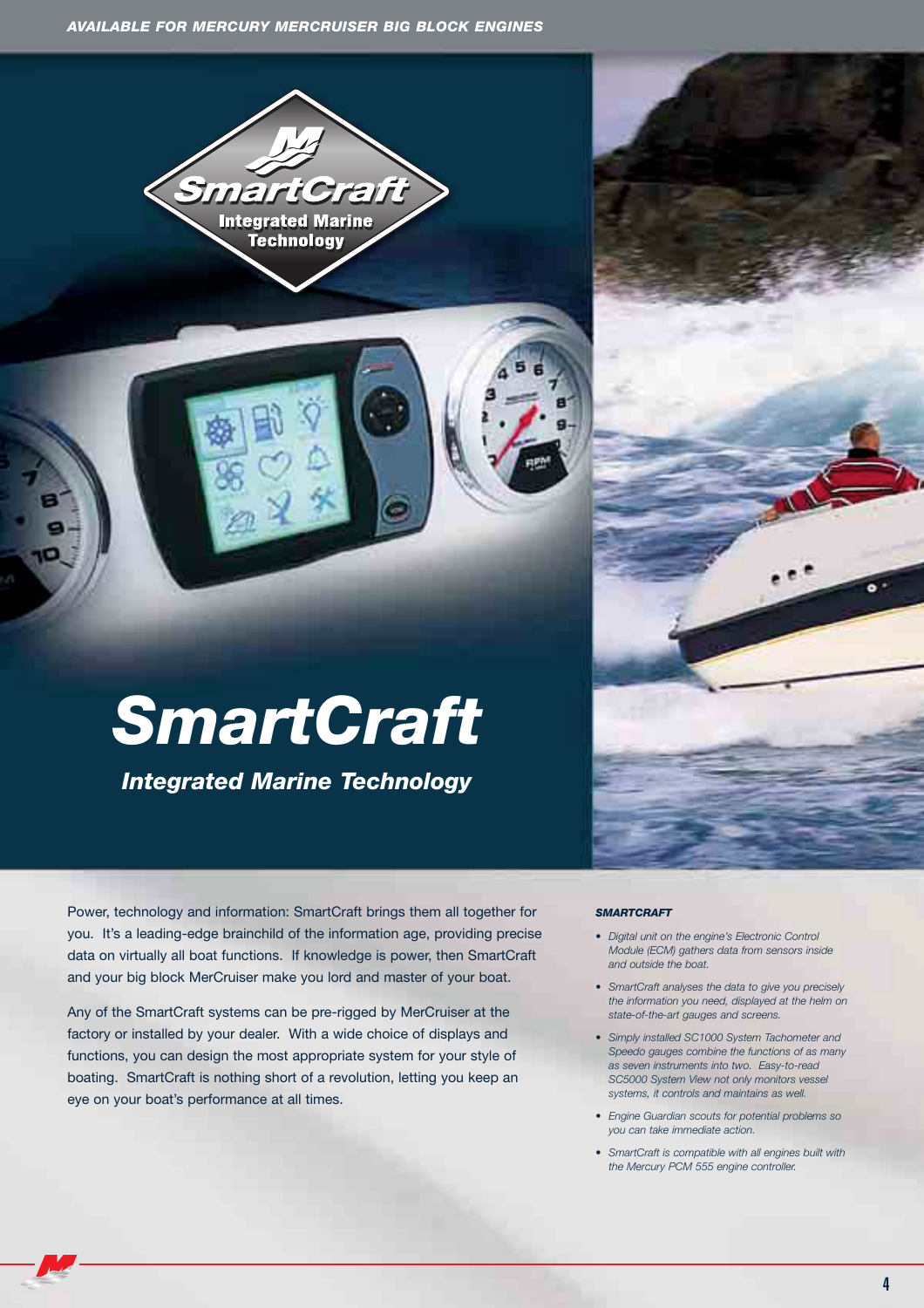## *SMARTCRAFT*



 $\bullet$  $\overline{c}$ 

> *SC1000 System Tachometer and Speedo gauges are available with white or grey faces.*

g)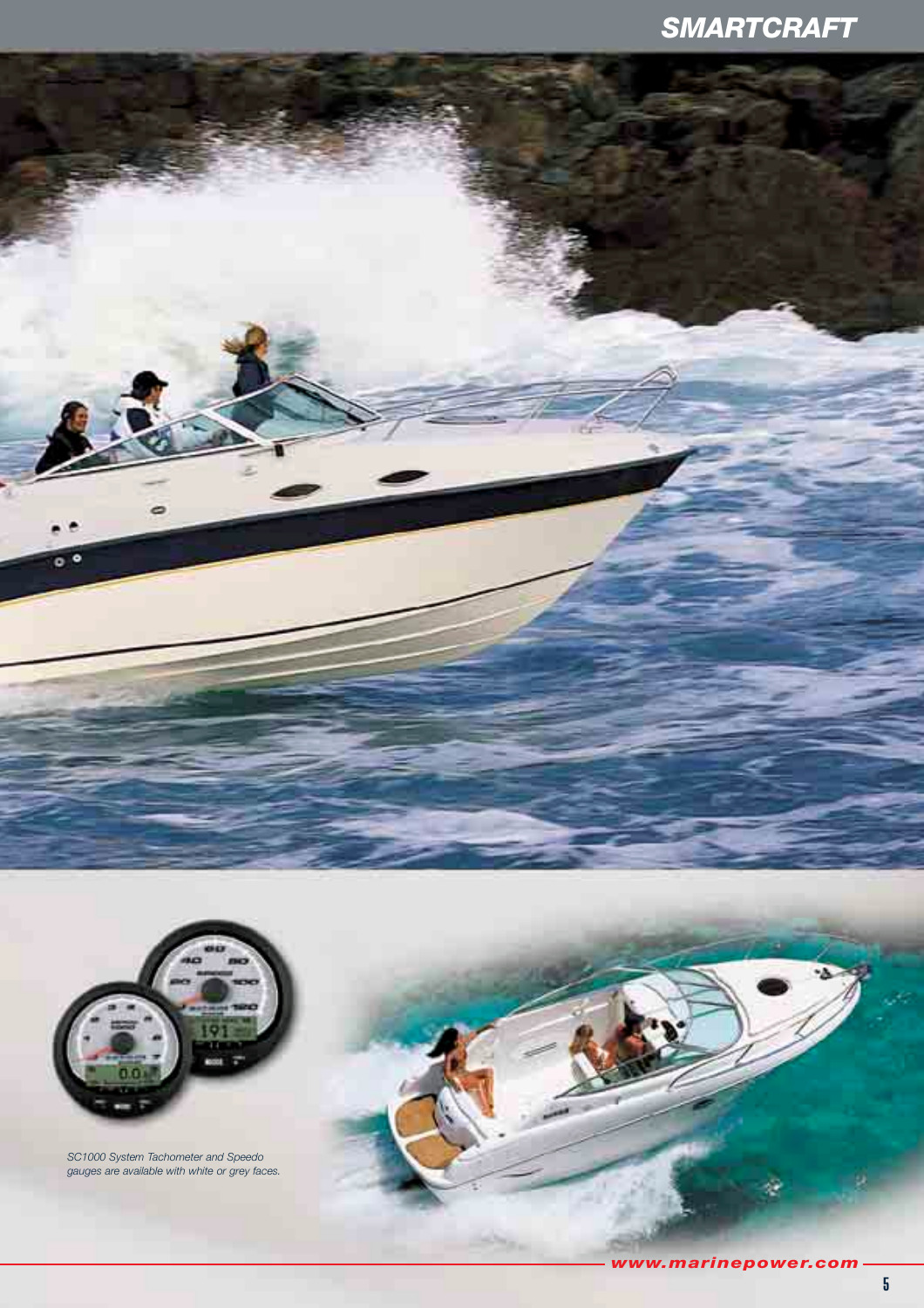

# *MPI Sterndrives*

*Larger Than Life*

The exclusive Mercury MerCruiser family of electronic multi-port fuel injection (MPI) petrol performers borrows the very best technology from a winning racing heritage and makes it available to pleasure boaters the world over. These include the advanced technology MX6.2 and 496 Magnum models, not just new but light years ahead.

To take the 496 Magnum MPI and high output 496 Magnum MPI HO as examples, they feature Mercury's PCM 555 processor. This optimises fuel delivery, knock control and ignition timing independently for each cylinder, resulting in precise performance. There are unprecedented levels of control via the SmartCraft integrated management system. High specification components throughout are designed for best-possible robustness and extended life. This is great MerCruiser performance with no holding back.

#### *MULTI-PORT FUEL INJECTION SYSTEM*

- *Similar to automotive systems, MPI injects fuel to an intake port adjacent to each cylinder.*
- *Commands given by the high-speed engine control module are accomplished more quickly and with extreme accuracy.*
- *Results are a precisely tuned and more efficient engine which offers exceptional acceleration, throttle response and dependable turnkey starting.*
- *Exclusive to Mercury MerCruiser and 15 years in research and development.*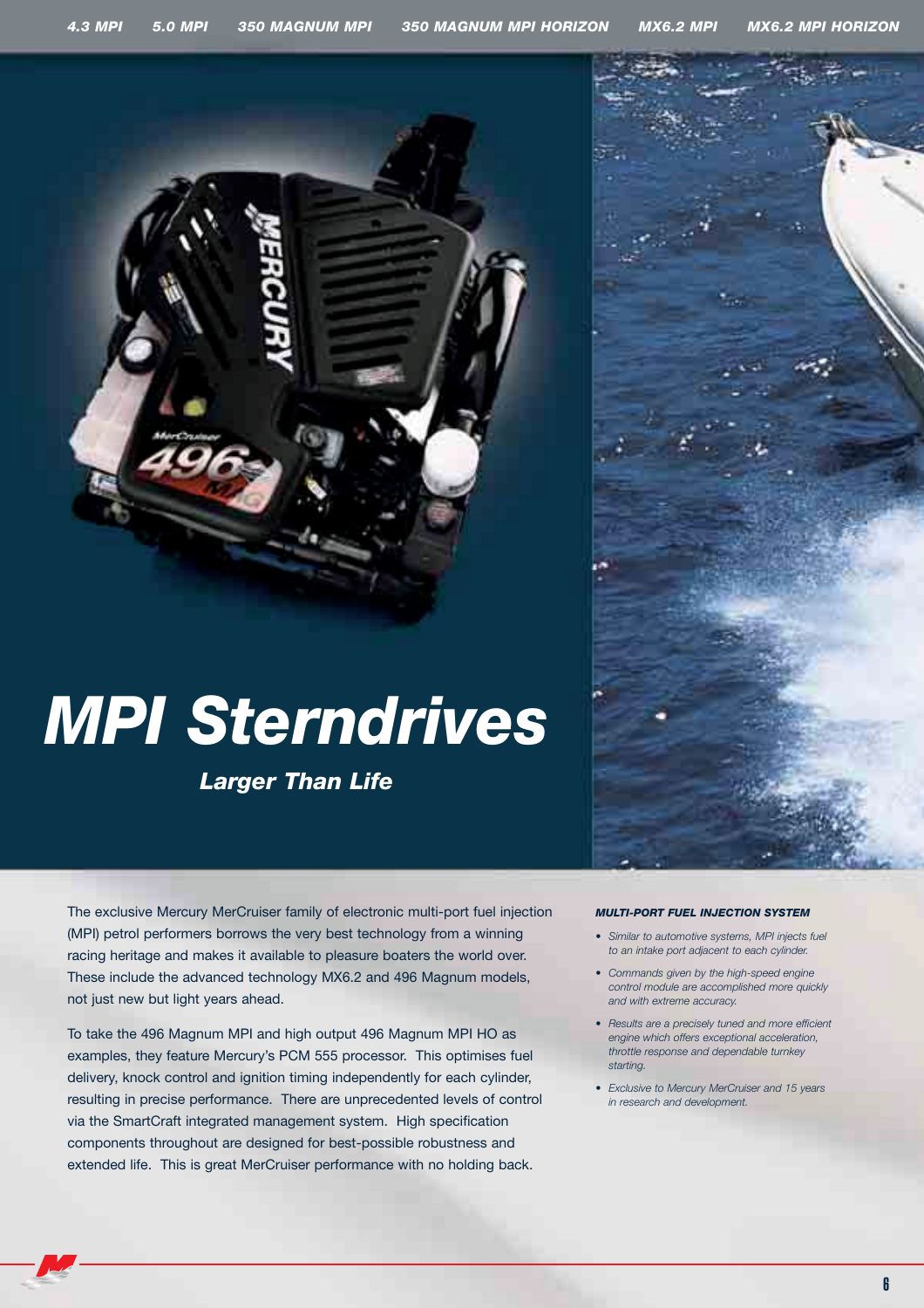## *496 MAGNUM 496 MAGNUM HO MPI STERNDRIVES*



*The MerCruiser MPI system has been refined to provide you with a finely tuned, efficient engine.*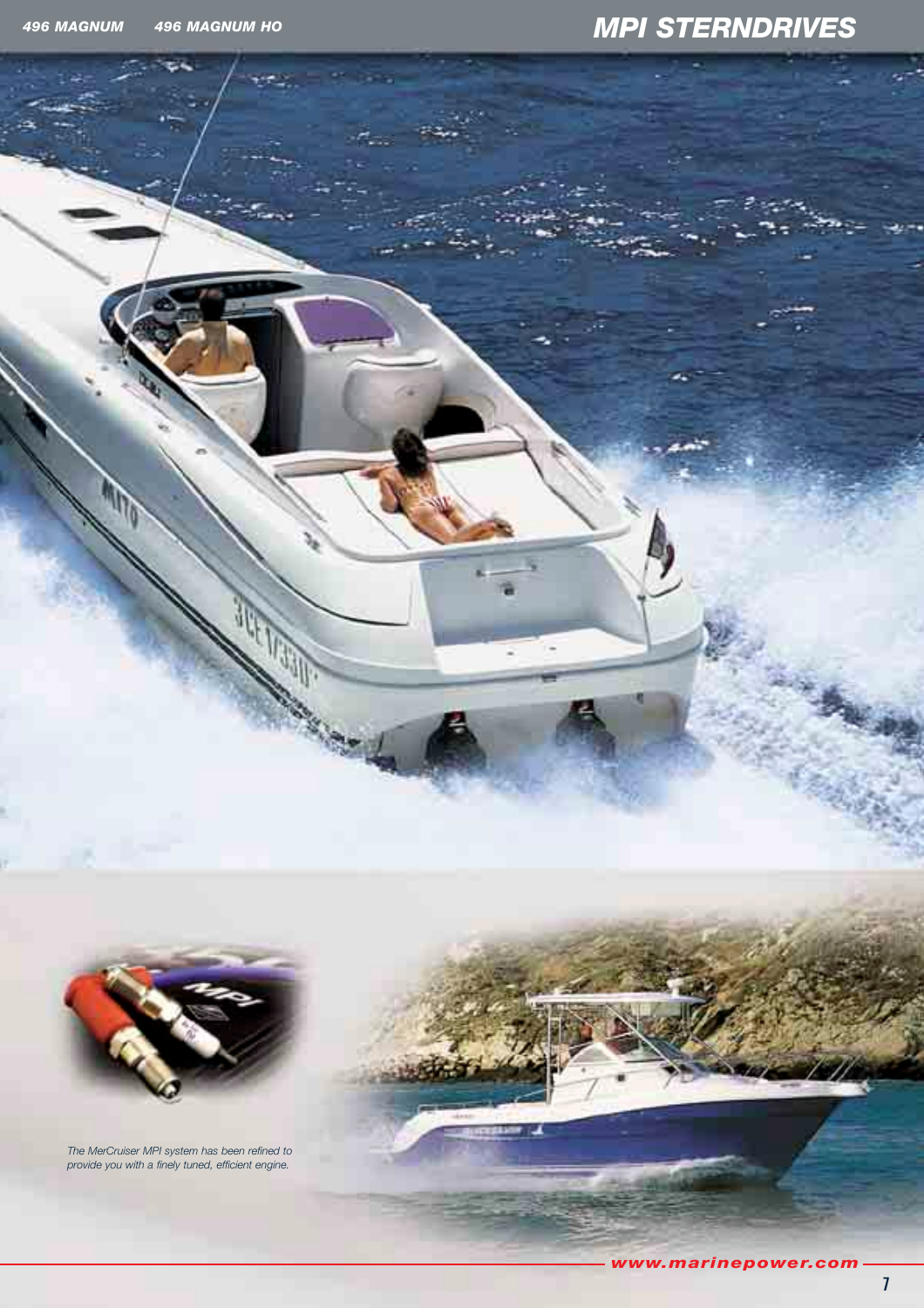## *Carburetor Sterndrives*

*Outstanding Value Per Horsepower*

Mercury MerCruiser's highly responsive, big-value carburated petrol power runs from 135HP propshaft to 250HP, with a choice of four universally popular sterndrive models, all with excellent power-to-weight ratios.

These carburetor MerCruisers are outstanding value per horsepower. Up to 15% more power per engine is provided by the high flow cylinder heads, which greatly improve the fuel/air distribution. This is the best technology around for affordable, ever-reliable performance boating.

#### *ULTIMATE CORROSION PROTECTION*

- *Critical components such as driveshafts and propshafts are made from high-grade stainless steel, providing outstanding resistance to saltwater.*
- *Proprietary XK-360 low-copper aluminium alloy is used, protected by a multi-step cleaning and coating process.*
- *Painting is by computer-controlled electrodeposition (EDP). Components are dipped in electrically-charged epoxy and acrylic paints. Baking between coats seals the metal. A final coat is sprayed on using statically-charged acrylic powder paint.*
- *EDP painting uses electrical charges to draw paint into every crevice, inside and out. Ceramic coating increases the durability of cast iron parts.*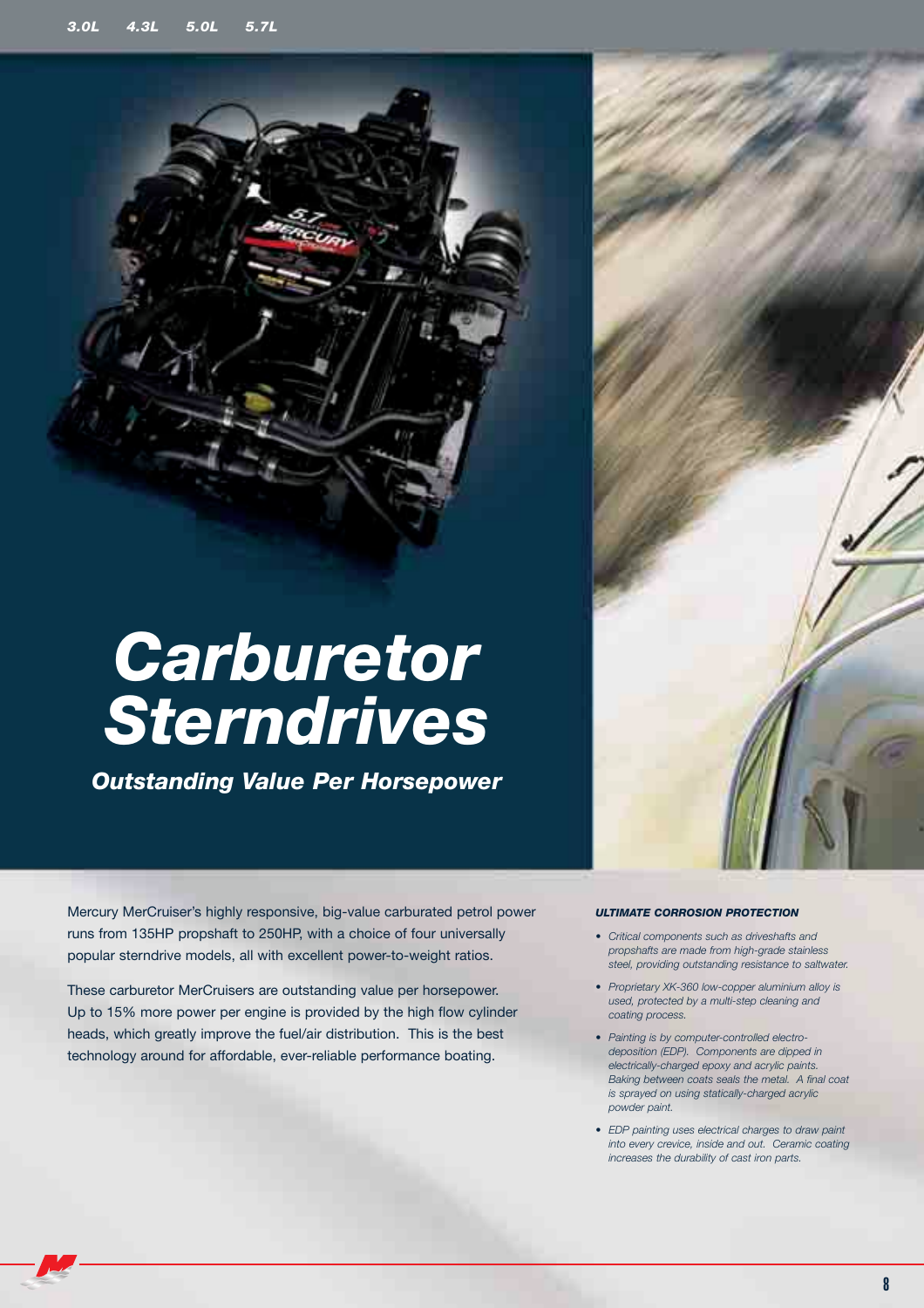## *CARBURETOR STERNDRIVES*



*MerCathode neutralises and blocks corrosive galvanic currents, protecting the sterndrive's underwater hardware.*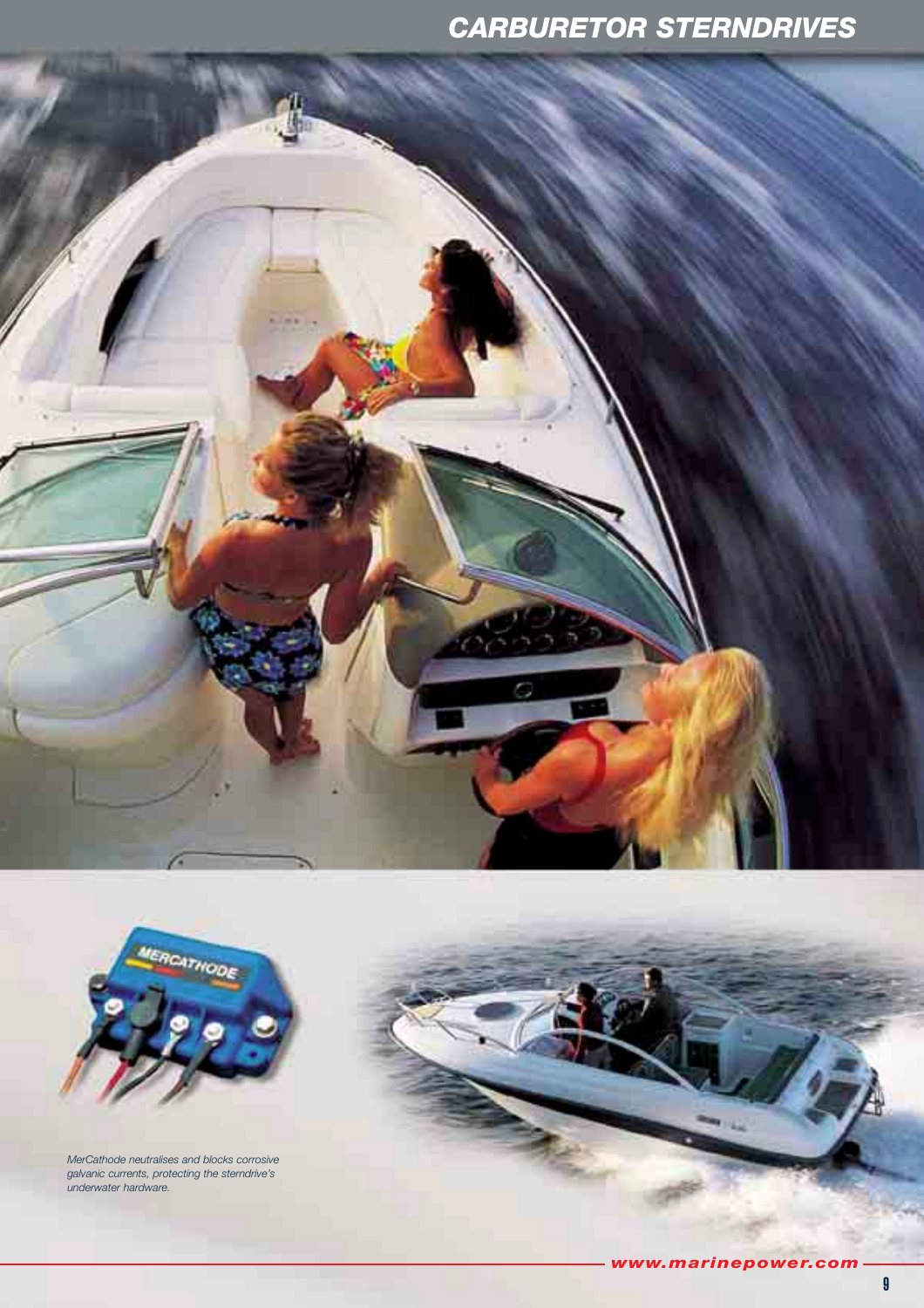

## *Tow Sports & Inboards*

*Giving You More Pull*

Mercury MerCruiser's petrol inboards and towboat sports specials are runaway favourites with boaters worldwide. Skiers in the know, from world class tournament winners to happy weekenders, know that getting the most from their sport means harnessing MerCruiser, the biggest in power and best in drive trains.

Options for 2003 include big block levels of power from the high-revving MX6.2 and the sophisticated 8.1 litre family, with entirely new engine management system. The pure power and extended maintenance of the Horizon series, at 300HP, 320HP and 370HP propshaft, are the ultimate combination for the serious boater. Built for performance and efficiency, the Horizons require scheduled servicing at longer intervals. There are also excellent value 5.7 litre carburetor Tow Sports and inboard models.

#### *HIGH SPECIFICATIONS & EXTENDED LIFE*

- *Thunderbolt V hi-energy ignition system provides carburetor models with digital electronic spark advance for best responsiveness and overall reliability.*
- *PCM 555 electronic control module features advanced electronics for more precise fuel and spark control plus top-end throttle response on 8.1S Multiport fuel injected models.*
- *Ceramic coated exhaust elbows and manifolds provide the ultimate in corrosion protection.*
- *High specification components throughout have been designed for best-possible robustness and extended life.*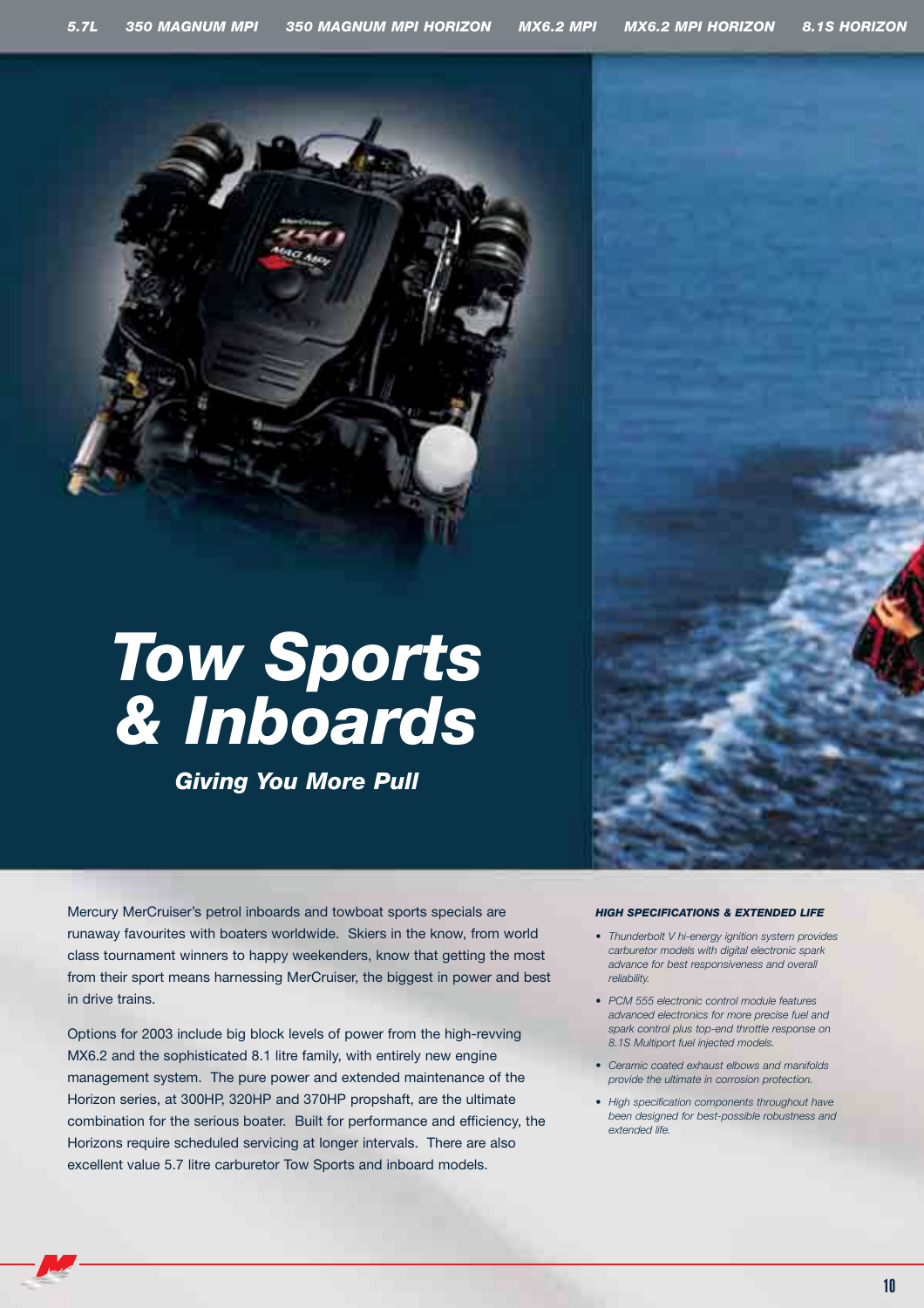## *TOW SPORTS & INBOARDS*





*Quicksilver offers a full line of life vests to keep you safe. There are skis, wakeboards and just about everything else you might need to get the most out of your leisure time on the water.*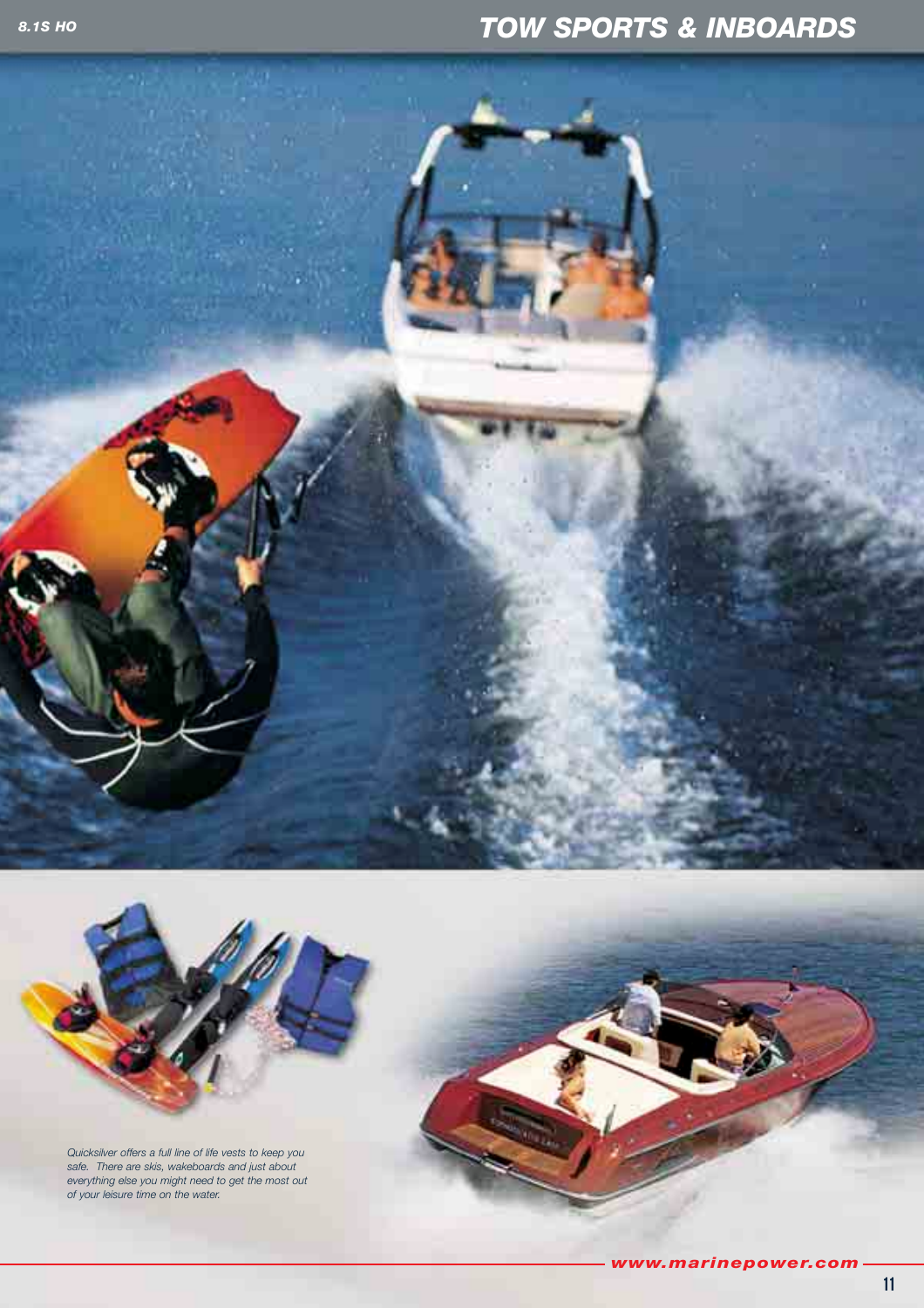

Nobody has come close to matching the Mercury MerCruiser passion for speed. That's because no one else has ever matched the commitment to power and innovation. The Mercury Racing line-up incorporates the latest technology for making the fastest power on the water better still. Like the all-new Integrated Transom System with its seven-inch setback, integral power steering and strengthened gimbal bracket, providing unsurpassed performance and outstanding durability.

The Scorpion 377, for instance, is the premier inboard technology on the water today, combining awesome force with smooth performance and sure-fire operation. Its computerised fuel injection delivers amazing response, its digital ignition system features advanced electronics for precision and throttle effect, and the massive 90mm throttle body and innovative air intake system produce over 365 foot-pounds of hole-shooting torque. Turning boating dreams into reality.

#### *POWER & INNOVATION*

- *The HP500 EFI and HP575 SCi are built up from precision CNC-machined cast-iron cylinder blocks. They feature 4340 steel, fully-machined and shotopened Mercury Racing H-Beam connecting rods.*
- *The all-new HP525 EFI has Edelbrock aluminium cylinder heads, designed exclusively for the engine, forged crankshaft and aluminium pistons, multiport fuel injection with high-flow throttle body, flame arrestor and longer exhaust runners, plus low maintenance closed cooling.*
- *Also all-new, the HP1050 SCi features a pair of Lysholm twin-screw super chargers with multiport and throttle body fuel injection.*
- *Bravo One XZ and XR drives share enhancements such as dual water pickup and low water pickup housings.*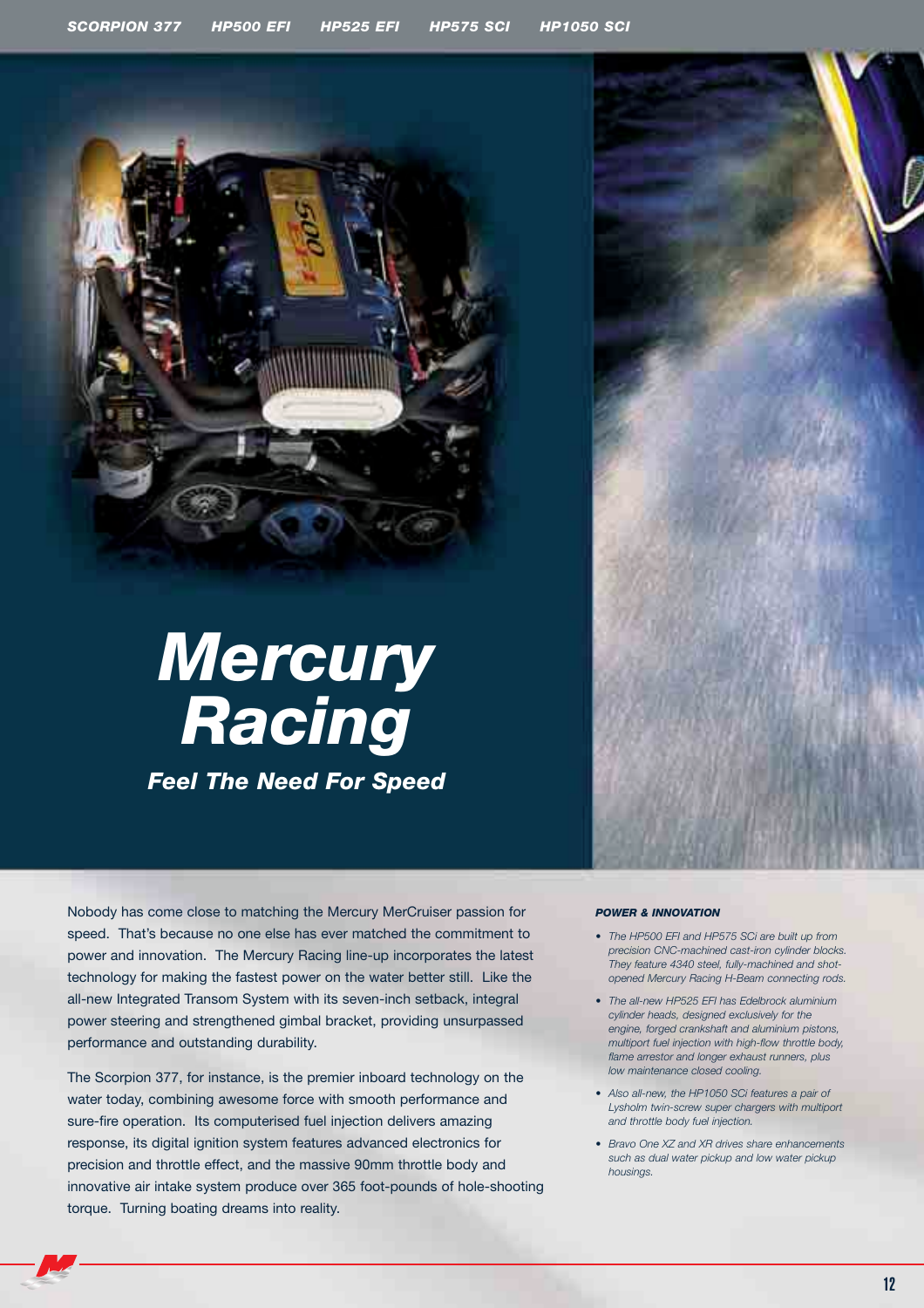## *MERCURY RACING*





*A one-piece serpentine belt system requires less horsepower to drive the engine accessories, is easier to service, needs less maintenance and provides unsurpassed belt life.*

*www.marinepower.com*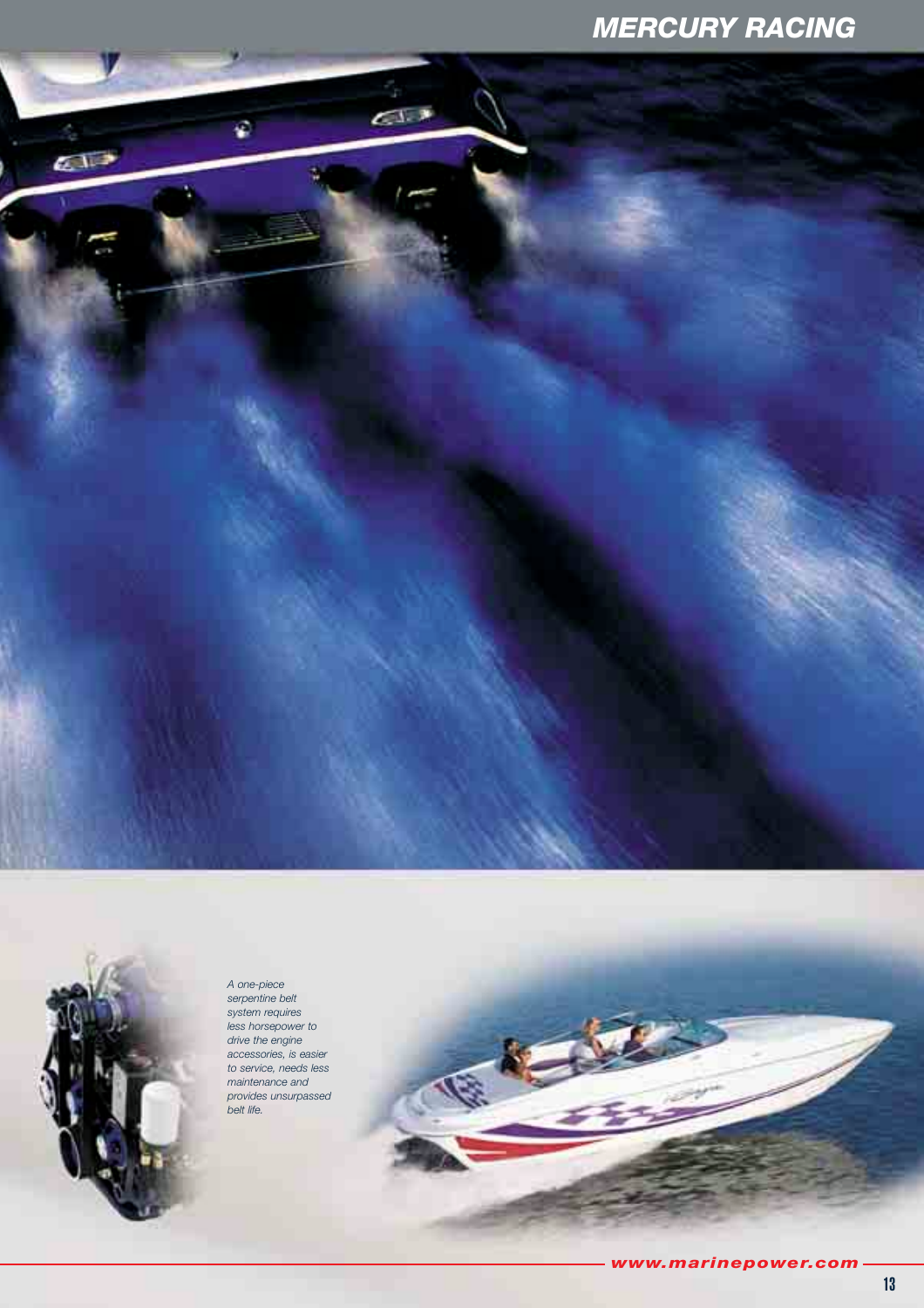| <i><b>STERNDRIVES</b></i>                      |                      |                             |                    |                             |                    |                             |                |                                                        |                |                                        |                   |                                                   |                                          |
|------------------------------------------------|----------------------|-----------------------------|--------------------|-----------------------------|--------------------|-----------------------------|----------------|--------------------------------------------------------|----------------|----------------------------------------|-------------------|---------------------------------------------------|------------------------------------------|
|                                                | 3.0 <sub>L</sub>     | 4.3L                        | 4.3L<br><b>MPI</b> | 5.0 <sub>L</sub>            | 5.0L<br><b>MPI</b> | 5.7L                        | 350            | 350<br><b>MAG MPI MX 6.2</b><br><b>MAG MPI HORIZON</b> | <b>MPI</b>     | MX 6.2<br><b>MPI</b><br><b>HORIZON</b> | 496<br><b>MAG</b> | 496<br><b>MAG HO</b>                              |                                          |
| Propshaft HP/kW <sup>®</sup>                   | 135/101              | 190/142                     | 220/164            | 220/164                     | 260/194            | 250/186                     | 300/224        | 300/224                                                | 320/239        | 320/239                                | 375/280           | 425/317                                           | <b>Propshaft HP/kW</b>                   |
| <b>Displacement</b><br>Liter/CID               | 3.0/181              | 4.3/262                     | 4.3/262            | 5.0/305                     | 5.0/305            | 5.7/350                     | 5.7/350        | 5.7/350                                                | 6.2/377        | 6.2/377                                | 8.1/496           | 8.1/496                                           | <b>Displacement</b><br>Liter/CID         |
| <b>Cylinders</b>                               | $L-4$                | $V-6$                       | $V-6$              | $V-8$                       | $V-8$              | $V-8$                       | $V-8$          | $V-8$                                                  | $V-8$          | $V-8$                                  | $V-8$             | $V-8$                                             | <b>Cylinders</b>                         |
| <b>Bore &amp; Stroke (mm)</b>                  | 101.6/91.4           | 101.6/88.4                  | 101.6/88.4         | 95/88.4                     | 95/88.4            | 101.6/88.4                  | 101.6/88.4     | 101.6/88.4                                             | 101.6/95.3     | 101.6/95.3                             | 108/111.3         | 108/111.3                                         | <b>Bore &amp; Stroke (mm)</b>            |
| <b>Compression Ratio</b>                       | 9.3:1                | 9.4:1                       | 9.4:1              | 9.4:1                       | 9.4:1              | 9.4:1                       | 9.4:1          | 9.4:1                                                  | 9.0:1          | 9.0:1                                  | 9.1:1             | 9.1:1                                             | <b>Compression Ratio</b>                 |
| <b>Fuel System</b>                             | 2V Carb              | 2V Carb                     | <b>MPI</b>         | 2V Carb                     | <b>MPI</b>         | 2V Carb                     | <b>MPI</b>     | <b>MPI</b>                                             | <b>MPI</b>     | <b>MPI</b>                             | <b>MPI</b>        | <b>MPI</b>                                        | <b>Fuel System</b>                       |
| <b>Full Throttle</b><br><b>RPM Range</b>       | 4400-4800            | 4400-4800                   | 4400-4800          | 4400-4800                   | 4600-5000          | 4400-4800                   | 4600-5000      | 4600-5000                                              | 4800-5200      | 4800-5200                              | 4400-4800         | 4600-5000                                         | <b>Full Throttle</b><br><b>RPM Range</b> |
| <b>Ignition Type</b>                           | <b>EST</b><br>Analog | Thunderbolt<br>$\mathsf{V}$ | <b>ECM 555</b>     | Thunderbolt<br>$\mathsf{V}$ | <b>ECM 555</b>     | Thunderbolt<br>$\mathsf{V}$ | <b>ECM 555</b> | <b>ECM 555</b>                                         | <b>ECM 555</b> | <b>ECM 555</b>                         | <b>PCM 555</b>    | <b>PCM 555</b><br>Distributorless Distributorless | <b>Ignition Type</b>                     |
| <b>Alternator Amp.</b>                         | 65                   | 65                          | 65                 | 65                          | 65                 | 65                          | 65             | 65                                                     | 65             | 65                                     | 65                | 65                                                | <b>Alternator Amp.</b>                   |
| Length <sup>3</sup> (cm)                       | 73.6                 | 71.1                        | 71.1               | 81.3                        | 81.3               | 81.3                        | 81.3           | 81.3                                                   | 81.3           | 81.3                                   | 88.9              | 88.9                                              | Length <sup>3</sup> (cm)                 |
| Width (cm)                                     | 66                   | 76.2                        | 76.2               | 76.2                        | 76.2               | 76.2                        | 76.2           | 76.2                                                   | 76.2           | 76.2                                   | 83.8              | 83.8                                              | <b>Width (cm)</b>                        |
| Height <sup>4</sup> (cm)                       | 53.3                 | 53.3                        | 55.9               | 55.9                        | 55.9               | 55.9                        | 55.9           | 55.9                                                   | 55.9           | 55.9                                   | 61                | 61                                                | Height <sup>4</sup> (cm)                 |
| Weight <sup>5</sup> (kg)<br><b>Alpha</b>       | 288                  | 385                         | 393                | 430                         | 432                | 430                         | 432            | ÷                                                      | ×.             | ÷.                                     | ×.                | ÷.                                                | Weight <sup>s</sup> (kg)                 |
| Weight <sup>5</sup> (kg)<br><b>Bravo One</b>   | J.                   | Î,                          | ä,                 | 448                         | 450                | 448                         | 450            | 474                                                    | 450            | 474                                    | 544               | 544 (Bravo1X)                                     | <b>Notes:</b>                            |
| Weight <sup>s</sup> (kg)<br><b>Bravo Two</b>   | ×.                   | 405                         | 414                | 456                         | 458                | 456                         | 458            | 481                                                    | 458            | 481                                    | 551               | 551 (Bravo2X)                                     |                                          |
| Weight <sup>s</sup> (kg)<br><b>Bravo Three</b> | $\sim$               | 409                         | 418                | 460                         | 462                | 460                         | 462            | 485                                                    | 462            | 485                                    | 555               | 555 (Bravo3X)                                     |                                          |

## *STRENGTH IN NUMBERS Most Sterndrives Are MerCruiser*

Three out of four sterndrives sold worldwide are produced by Mercury MerCruiser. It's the most diverse range of sterndrives on the water. Single propeller and twin propeller. Drives for runabouts, for performance craft of all shapes and sizes, for family cruisers, for competition. There's strength in MerCruiser's numbers.



#### *ALPHA*

Straightforward, solid, versatile, fast and the biggest-selling sterndrive of all time. The ideal for runabouts and small cruisers.



#### *BRAVO TWO*

The favourite drive for big family cruisers, getting on plane quickly then facilitating lower engine revolutions for superior fuel economy.



#### *BRAVO ONE* This famous drive excels under the high stress requirements of performance boats. Heavy duty, yet entirely hydrodynamic.



#### *BRAVO THREE*

The leader in twin, counter-rotating propeller sterndrives, designed for rail-like holding through turns and still faster acceleration.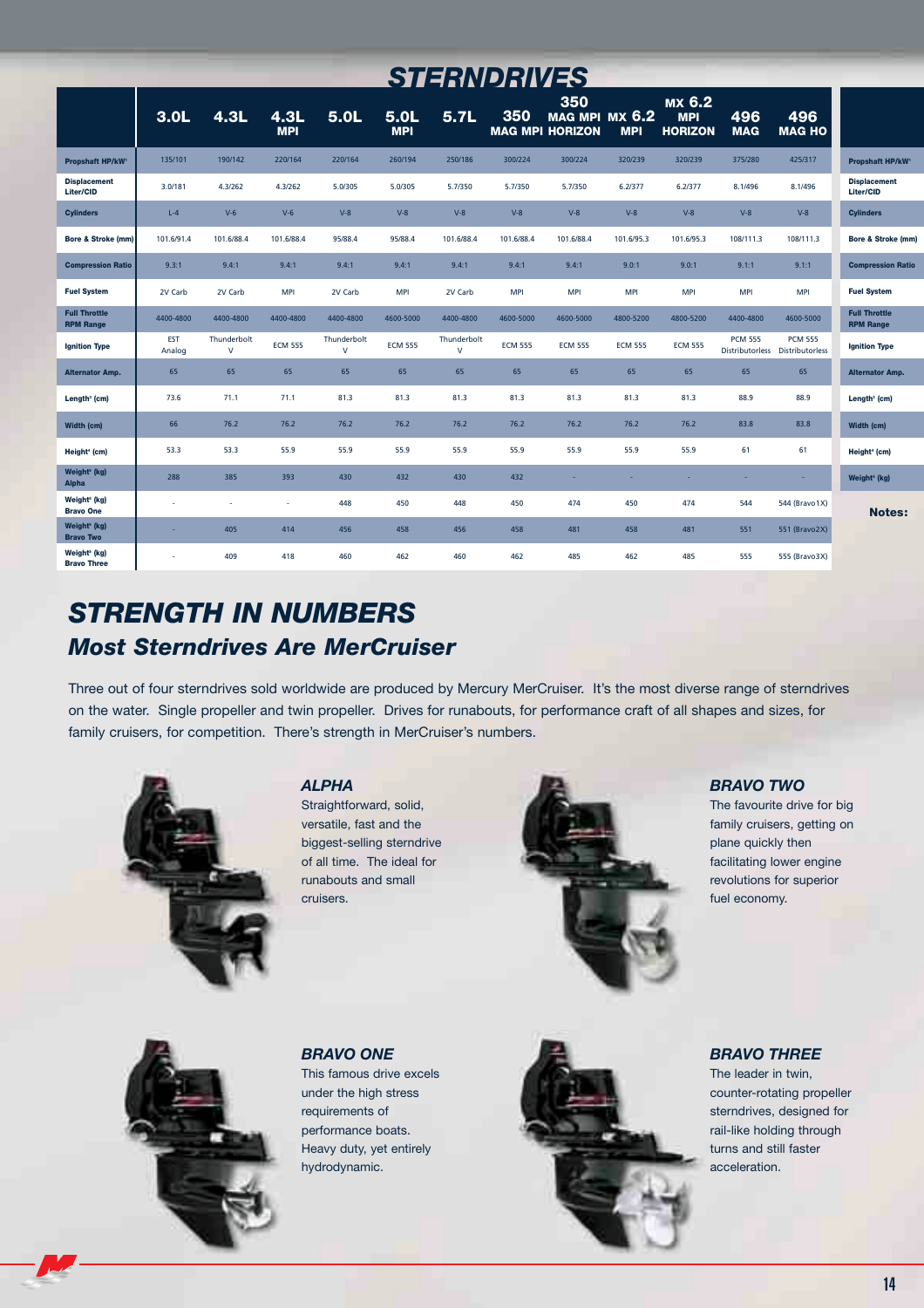## *SPECIFICATIONS & DRIVES*

| <b>INBOARDS</b>       |                |                                                 |                |                                                |                |                |                             | <b>TOW SPORTS</b>     |                                          | <b>RACING</b>          |                         |                                |                                |                                 |
|-----------------------|----------------|-------------------------------------------------|----------------|------------------------------------------------|----------------|----------------|-----------------------------|-----------------------|------------------------------------------|------------------------|-------------------------|--------------------------------|--------------------------------|---------------------------------|
| 5.7L                  | 350            | 350<br>MAG MPI MX 6.2<br><b>MAG MPI HORIZON</b> | <b>MPI</b>     | MX 6.2<br><b>MPI</b><br><b>HORIZON HORIZON</b> | <b>8.1s</b>    | 8.1s<br>HO     | 5.7L                        | 350<br><b>MAG MPI</b> | <b>NEW</b><br><b>MX6.2</b><br><b>MPI</b> | <b>SCORPION</b><br>377 | <b>HP</b><br>500<br>EFI | <b>HP</b><br>525<br><b>EFI</b> | <b>HP</b><br>575<br><b>SCi</b> | <b>HP</b><br>1050<br><b>SCi</b> |
| 260/194               | 300/224        | 300/224                                         | 320/239        | 320/239                                        | 370/276        | 420/313        | 270/201                     | 315/235               | 320/239                                  | 350/273                | 470/350                 | 500/373                        | 550/410                        | 1000/746                        |
| 5.7/350               | 5.7/350        | 5.7/350                                         | 6.2/377        | 6.2/377                                        | 8.1/496        | 8.1/496        | 5.7/350                     | 5.7/350               | 6.2/377                                  | 6.2/377                | 8.2/502                 | 8.2/502                        | 8.2/502                        | 9.1/557                         |
| $V-8$                 | $V-8$          | $V-8$                                           | $V-8$          | $V-8$                                          | $V-8$          | $V-8$          | $V-8$                       | $V-8$                 | $V-8$                                    | $V-8$                  | $V-8$                   | $V-8$                          | $V-8$                          | $V-8$                           |
| 101.6/88.4            | 101.6/88.4     | 101.6/88.4                                      | 101.6/95.3     | 101.6/95.3                                     | 108/111.3      | 108/111.3      | 101.6/88.4                  | 101.6/88.4            | 101.6/95.3                               | 102/95                 | 114/102                 | 114/102                        | 113/102                        | 114/111                         |
| 9.4:1                 | 9.4:1          | 9.4:1                                           | 9.0:1          | 9.0:1                                          | 9.1:1          | 9.1:1          | 9.4:1                       | 9.4:1                 | 9.0:1                                    | 9.0:1                  | 8.75:1                  | 8.75:1                         | 7.50:1                         | 8.0:1                           |
| 2V Carb               | <b>MPI</b>     | <b>MPI</b>                                      | <b>MPI</b>     | <b>MPI</b>                                     | <b>MPI</b>     | <b>MPI</b>     | 2V Carb                     | <b>MPI</b>            | <b>MPI</b>                               | <b>MPI</b>             | <b>MPI</b>              | <b>MPI</b>                     | TBI                            | <b>MPI</b>                      |
| 4200-4600             | 4400-4800      | 4400-4800                                       | 4600-5000      | 4600-5000                                      | 4200-4600      | 4400-4800      | 4400-4800                   | 4600-5000             | 4800-5200                                | 4800-5200              | 4800-5200               | 4800-5200                      | 4800-5200                      | 5800-6000                       |
| Thunderbolt<br>$\vee$ | <b>ECM 555</b> | <b>ECM 555</b>                                  | <b>ECM 555</b> | <b>ECM 555</b>                                 | <b>PCM 555</b> | <b>PCM 555</b> | Thunderbolt<br>$\mathsf{V}$ | <b>ECM 555</b>        | <b>ECM 555</b>                           | Digital                | Digital                 | <b>PCM 555</b>                 | Digital                        | <b>PCM 555</b>                  |
| 65                    | 65             | 65                                              | 65             | 65                                             | 65             | 65             | 65                          | 65                    | 65                                       | 65                     | 60                      | 65                             | 60                             | 65                              |
| 109.2                 | 109.2          | 109.2                                           | 109.2          | 109.2                                          | 119.4          | 119.4          | 109.2                       | 109.2                 | 109.2                                    | 94                     | 99.1                    | 100.3                          | 99.1                           | 127                             |
| 76.2                  | 76.2           | 76.2                                            | 76.2           | 76.2                                           | 83.8           | 83.8           | 76.2                        | 76.2                  | 73.7                                     | 73.7                   | 85.7                    | 86.4                           | 85.7                           | 99.1                            |
| 55.9                  | 55.9           | 55.9                                            | 55.9           | 55.9                                           | 61             | 61             | 55.9                        | 55.9                  | 53.3                                     | 50.8                   | 56                      | 61                             | 71.8                           | 93.2                            |
| 403                   | 390            | 426                                             | 390            | 426                                            | 513            | 513            | 378                         | 369                   | 372                                      |                        |                         |                                |                                |                                 |

(1) Power rated in accordance with NMMA procedure SAEJ1228 (ISO 3046) and declared according to ISO 8665. The declaration of incorporation for EMC and Recreational Craft Directives is stated on the green wire tag which is (2) Gear ratios, size and weight available upon request. (3) Taken from forward end of engine to centerline of transom on sterndrives and on inboards from forward end of engine to aft-most portion on transmission. Rounded



### *Integrated Diesel Propulsion From Two Industry Leaders*

Two marine industry leaders, Mercury MerCruiser and Cummins Marine, have come together to create the next generation of diesel propulsion for pleasure boats and commercial applications.

Cummins MerCruiser Diesel has been formed to become the pre-eminent global supplier of integrated diesel propulsion: the first prop-to-helm performance source.

What does it mean for you? Diesel power that will blast you out of the hole. Power to respond to your every command. Power to deliver the cruising speed, durability and fuel efficiency that you should expect from world-class diesel systems. Power to count on, every time.

Power from Cummins MerCruiser Diesel.

#### block 8.1-litre engines, this is a super-strength drive with high performance

attributes.

Designed specially for big

*BRAVO X*

*BRAVO XZ & XR*

The XZ is designed specially for the high performance MerCruiser engines and the XR for the racing big block engines.